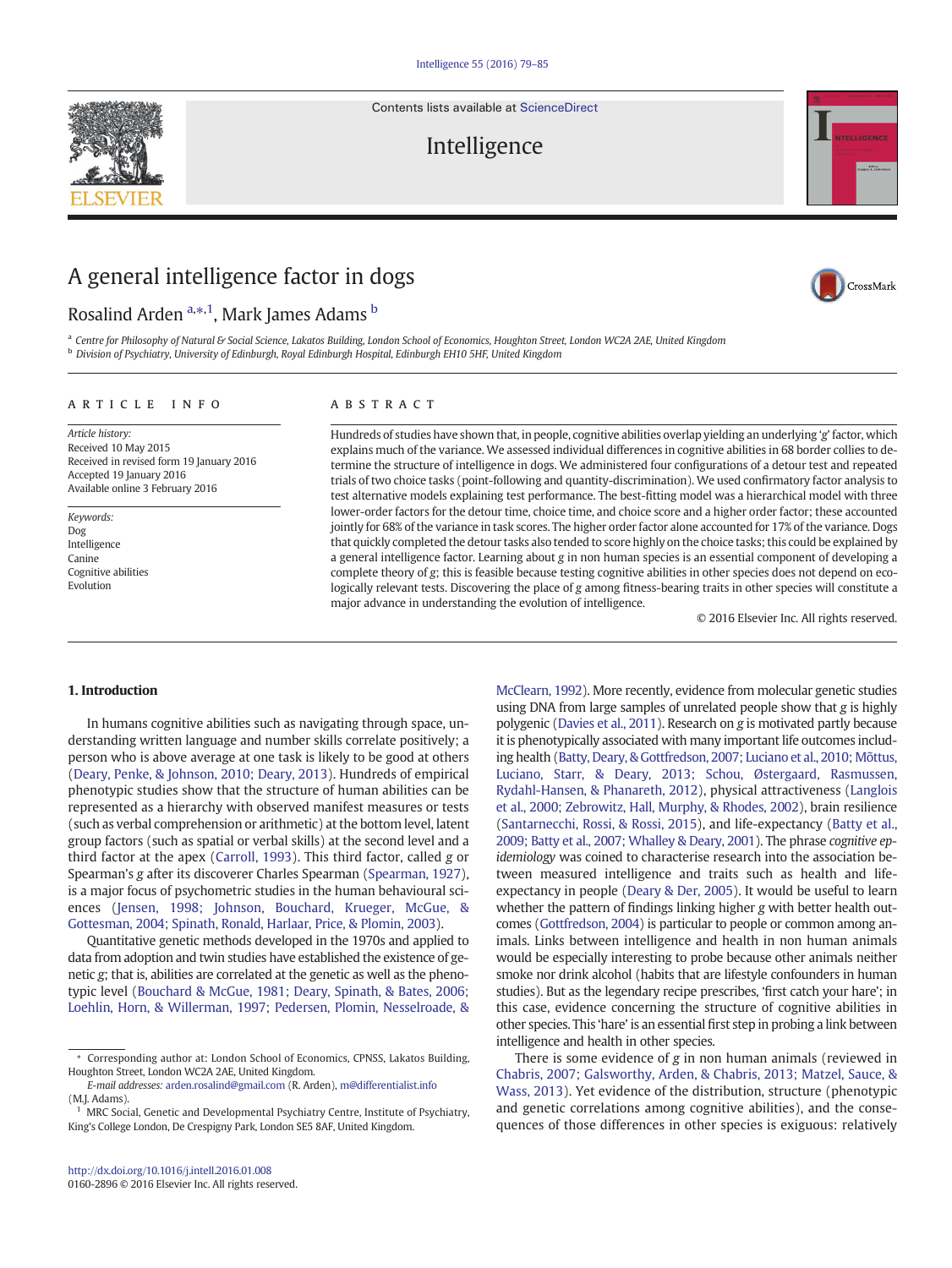few studies on general intelligence have been conducted in non human animals since 1920 (one review comprised 21 studies [\(Chabris, 2007\)](#page--1-0), another comprised 24 studies [\(Galsworthy et al., 2013](#page--1-0))). In order to test whether cognitive abilities are correlated or not, individual-level data on task performance need to be collected, in a sample of reasonable size. This has been done in mice ([Galsworthy, Paya-Cano, Monleon, &](#page--1-0) [Plomin, 2002; Locurto, Fortin, & Sullivan, 2002; Matzel et al., 2003;](#page--1-0) [Wass et al., 2012\)](#page--1-0), where a g factor was found, and in chimpanzees [\(Banerjee et al., 2009; Herrmann & Call, 2012; Hopkins, Russell, &](#page--1-0) [Schaeffer, 2014\)](#page--1-0) where a g factor was found in two out of three studies.

We tested the structure of measured cognitive abilities in dogs. Dogs and dog breeds are good models for within- and between-species spectra of cognitive abilities. The reasons are plural. Dogs are tractable; they enjoy interacting with people and can visit testing facilities, while living in their own homes. Dogs are not subject to confounding arising from lifestyles that may contribute to causal differences such as smoking, alcohol and drug use. Individual differences in dogs' cognitive abilities are not causally confounded with variability in socio-economic status. It is more feasible, cheaper and less intrusive to conduct repeated behavioural testing with dogs. Following phenotypic studies, dogs will be useful in genetic studies; genes associated with complex traits are easier to find in dogs than people because of their longer haplotype structure [\(Lequarré et al., 2011; Ostrander, Giger, & Lindblad-Toh, 2006\)](#page--1-0). A consequence of their haplotype structure is that sample sizes needed for genomic analyses are much smaller in dogs than people. Some behavioural adaptations are breed-specific (pointing, herding); these involve both innate propensities and learning. Some traits are typical across all breeds, such as a tendency to affiliate with humans (see for review [Benksy, Sinn, & Gosling, 2013; Miklosi, 2007; Shipman, 2010\)](#page--1-0).

Our underlying assumption was that cognitive abilities would vary among dogs. This is implied by existing data in the animal behaviour literature but variance is rarely the focus of the work. For example, many animal cognition studies are framed as 'can species X do the Y task?' yet the results usually include animals that did, and did not, pass the test. Behavioural variability is the rule not the exception; since variance supplies evolution with its traction, it is a worthwhile object of study.

The present empirical study owes an intellectual debt to the work of John Paul Scott and John L Fuller [\(Scott & Fuller, 1965\)](#page--1-0). We examined individual differences on a set of cognitive tasks (four increasingly complex versions of a detour task first designed in 1927 by the German psychologist, Wolfang Kohler (1887–1967)([Frank & Frank, 1982; Scott](#page--1-0) [& Fuller, 1965\)](#page--1-0), a quantity-discrimination task ([Bonanni, Natoli,](#page--1-0) [Cafazzo, & Valsecchi, 2011; Macpherson & Roberts, 2013;](#page--1-0) [Prato-Previde, Marshall-Pescini, & Valsecchi, 2008; Ward & Smuts,](#page--1-0) [2006](#page--1-0)) and a point-following task ([Elgier, Jakovcevic, Mustaca, &](#page--1-0) [Bentosela, 2012; Ittyerah & Gaunet, 2009; Kaminski & Nitzschner,](#page--1-0) [2013; Lakatos, Gácsi, Topál, & Miklósi, 2012; Miklosi, Soproni, Miklósi,](#page--1-0) [& Soproni, 2006\)](#page--1-0). These tasks were administered to one breed of dog (border collies) selected from similar rearing and living environments. We administered six tasks (of which four were related) to the dogs and, guided by the human psychometrics literature, tested the fit of four basic models against the data.

#### 2. Methods

#### 2.1. Sample

We recruited 68 farm-living border collies from Wales. We chose a single breed to avoid confounds arising from differential selection. Scores from a basset hound tested against a whippet would be uninterpretable [\(Udell, Ewald, Dorey, & Wynne, 2014](#page--1-0)) This is because dogs have been selected by people for different behaviours, and they are the most polymorphic species on earth, varying greatly in leg length and other traits relevant to task performance. We selected farm border collies for several reasons. First, we wanted the dogs' backgrounds to be similar (in contrast with pet or companion animals, because variation in level of enrichment could contribute to cognitive differences). Although border collies have been subject to artificial selection its focus has been on behaviour more than appearance; border collies remain morphologically variable with a reported moderate inbreeding coefficient of around 2.8% [\(Hoffman, Hamann, & Distl, 2002\)](#page--1-0) but unknown empirically in our sample. Our sample comprised 68 dogs, (males 34, females 34) ranging in age from 1 to 12 years. We chose Wales as our recruitment centre because it is rural and enriched for border collies, having many hill farms where dogs work stock.

The animals in our sample differ from companion animals in background and behaviour that may be relevant to the study. They are kennelled outdoors and, although socialised to respond to their owner in a farmyard setting, they are unaccustomed to games, indoor behaviour and food treats.

#### 2.2. Testing facility

All testing was conducted in a purpose-built barn (see supplementary materials) with a concrete floor that was washed down after each dog's session to eliminate or minimise scents. The same two colleagues administered all the testing. Testers wore plain clothing in all sessions to maintain consistency across dogs, and to reduce distraction in this breed, which is sensitive to visual markers including dress. All equipment was the same for each dog. All start points, and set-up points were marked with tape on the floor. All timings were recorded with a stopwatch.

#### 2.3. Behavioural tests

On entering the barn, each dog was released to wander freely for three minutes among toys and treats scattered on the floor. This allowed the dogs to relax and adjust to the experimental setting. Diagrams of the set up for each test are given in the electronic supplementary materials.

Problem-solving tests were selected and adapted from the literature. All were appetitive—each problem was motivated by a food treat. We administered 4 versions of a detour test that was designed to measure the underlying construct of insight, navigation, and spatial ability. In each detour test a food treat is placed behind a see-through barrier in 4 configurations (short, long, V-shaped and maze-shaped). The test was to gain the food from a start point. We recorded how much time elapsed between the tester releasing the dog from the start point and the dog reaching the food reward.

The next test, point-following, was designed to measure how well each dog would make a behavioural inference from a visual cue (a human pointing towards a beaker). The point-following task was administered by a tester who stood equidistant between two inverted beakers (one was baited) set on the floor. The tester looked straight ahead, and pointed one arm towards an inverted beaker (the pointed beaker was not baited). On release by the second tester, the dog could choose one (or none) of two beakers to probe. Each dog was administered 10 consecutive trials. The pointed side was pseudo-randomised. We measured how many times the dog went to the pointed beaker as well as how quickly the dog went to the beaker. The baited beaker was not strongly olfactory (as far as we could tell), but served the purpose of focusing the challenge on what seems to be an evolved propensity in dogs—to follow human spatial directive points ([Riedel,](#page--1-0) [Schumann, Kaminski, Call, & Tomasello, 2008](#page--1-0)).

Next we tested individual differences in dogs' discrimination between two quantities by counting how many times each dog went to the larger of two presented food treats. Plates were prepared: a circle was drawn on each plate (diameters were: 2.5 cm, 3.5 cm, 4 cm, 6 cm, and 8.5 cm). Wet dog food mixed with tuna was spread inside the drawn circles. In each trial the dog's attention was directed to a tester holding two plates with circles of different diameters of food. The plates were shown to the dog, and then placed on the floor, in front of the tester. When the dog was released (by the second tester), he (or she) could go to a plate and eat. As soon as the dog went to a plate the other plate